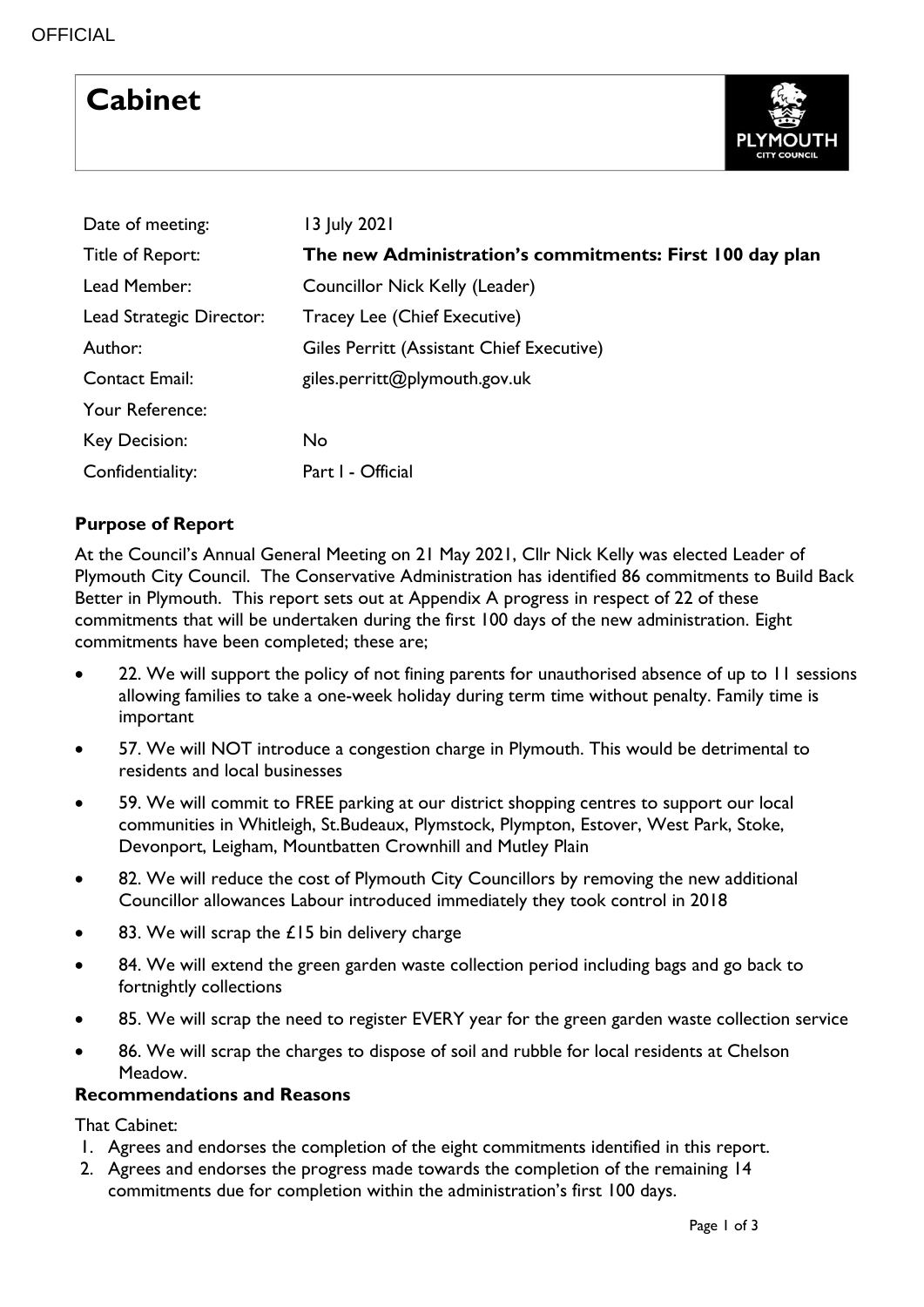The Leader and Cabinet wish to demonstrate delivery at pace against the Administration's commitments to improvements across a range of services which are important to residents, visitors and businesses.

#### **Alternative options considered and rejected**

Not to produce a plan. Without the formal agreement and publication of a defined set of actions within the first 100 days, there is a risk of slippage against commitments and a lack of transparency.

#### **Relevance to the Corporate Plan and/or the Plymouth Plan**

The commitments set out at Appendix A relate to the revised priorities set out in the draft Corporate Plan which was adopted by the Council on 14 June 2021

#### **Implications for the Medium Term Financial Plan and Resource Implications:**

Most commitments will be delivered from within existing revenue and capital resources. Where there are new resource implications, decisions will be made about allocation of resources in line with the Council's decision making procedures. Where delegated decisions are required in order to implement specific commitments, financial implications will be set out as part of the decision making process in accordance with the Council's constitution.

### **Carbon Footprint (Environmental) Implications:**

Environmental sustainability is a key priority of the new administration, and the waste management, recycling and traffic management commitments are specifically aimed at reducing the city's carbon footprint.

#### **Other Implications: e.g. Health and Safety, Risk Management, Child Poverty:**

*\* When considering these proposals members have a responsibility to ensure they give due regard to the Council's duty to promote equality of opportunity, eliminate unlawful discrimination and promote good relations between people who share protected characteristics under the Equalities Act and those who do not.*

The commitments within the first 100 day plan make specific contributions to community safety, inclusion, community engagement, increased support for the vulnerable and improved educational standards for children and young people.

We have given due regard to our statutory duties under the Equality Act 2010 and the Public Sector Equality Duty.

The commitment to fast track applications to the blue badge scheme, disabled facility grants and parking spaces for those with terminal illness will have a positive impact on people with disabilities. Securing a sustainable funding settlement for Adult Social Care will contribute to better outcomes for people with disabilities and the agenda to empower local people has the potential to contribute to better outcomes for communities sharing protected characteristics.

Over the coming months as we move to deliver the priority commitments of the Administration, Equality Impacts Assessment will be carried out, where required by service leads for each the priority areas set out in the first 100 days plan.